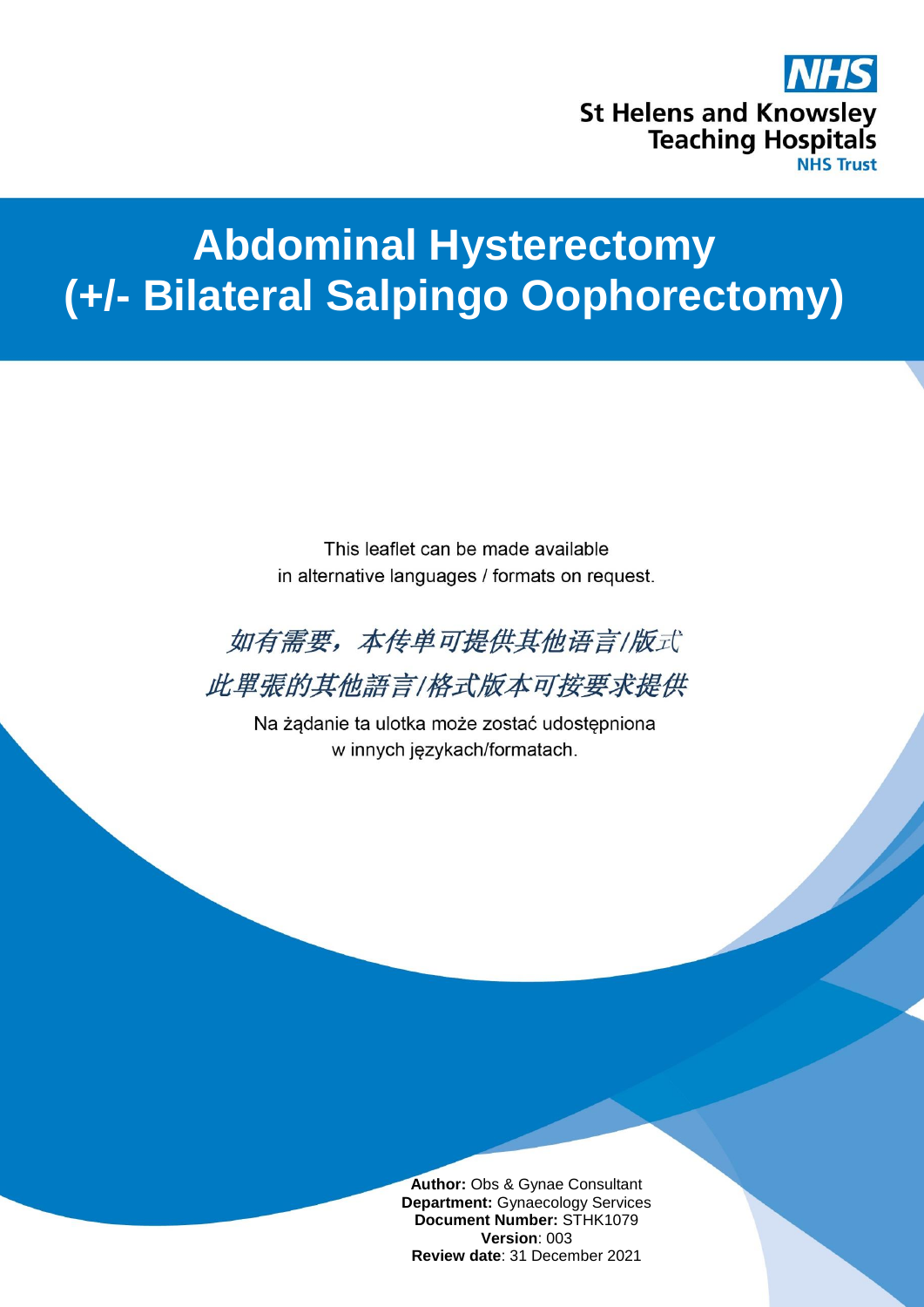## **Introduction**

Hysterectomy is surgery to remove the uterus (womb).

- An oophorectomy means removal of an ovary.
- Bilateral means both sides, and if one ovary is to be removed this will be clearly stated right or left.
- As part of the procedure the cervix will usually be removed.

Occasionally it is not possible to remove the cervix because of technical reasons and your surgeon will explain why this may be suspected or if a problem has been encountered during the surgery.

#### **The reasons for the procedure**

- To stop bleeding
- Because of a disease condition
- Because of prolapse
- Other reasons which will be discussed with you

## **The nature of the procedure**

The operation involves a general anaesthetic. If you are part of the Enhanced Recovery Programme you will also be offered a spinal anaesthetic (see in the Enhanced Recovery Information Leaflet). A cut is made in your abdominal wall. This may be a mid-line cut (from your belly button to your pubic bone) or a transverse cut (bikini-line just above the pubic hair). This allows your consultant to assess the pelvis. The cut will be discussed with you and the reason for the choice of cut. Sometimes the surgeon can only make the final decision when you are examined on the theatre table under the anaesthetic. When a hysterectomy is carried out the womb and usually the neck of the womb (cervix) are removed. Occasionally the cervix is not removed and the operation is then referred to as a Sub-Total Hysterectomy. (**It is important in this situation that you carry on having cervical smears**). When the womb is removed the top of the vagina is over-sewn. As part of the procedure it may be necessary to remove one or both ovaries; this will be discussed with you before your surgery. If you are not menopausal, removal of both your ovaries will make you menopausal and the management of this will be discussed with you by your surgeon.

# **VERY IMPORTANT**

It is vital that you are **not pregnant** whilst undergoing this procedure. You must therefore, continue with a reliable method of contraception from the time you are listed for surgery until the procedure is carried out if applicable. A pregnancy test will be performed on your admission to the ward as part of the admission procedure if you are not menopausal. **Please note that a negative pregnancy test does not exclude a very early pregnancy, so if you suspect that you are pregnant, you must let the doctor or nurse know before the procedure.**

It is possible that the procedure will be postponed until you have had a period or until a pregnancy has been excluded if there is any possibility that you might be pregnant.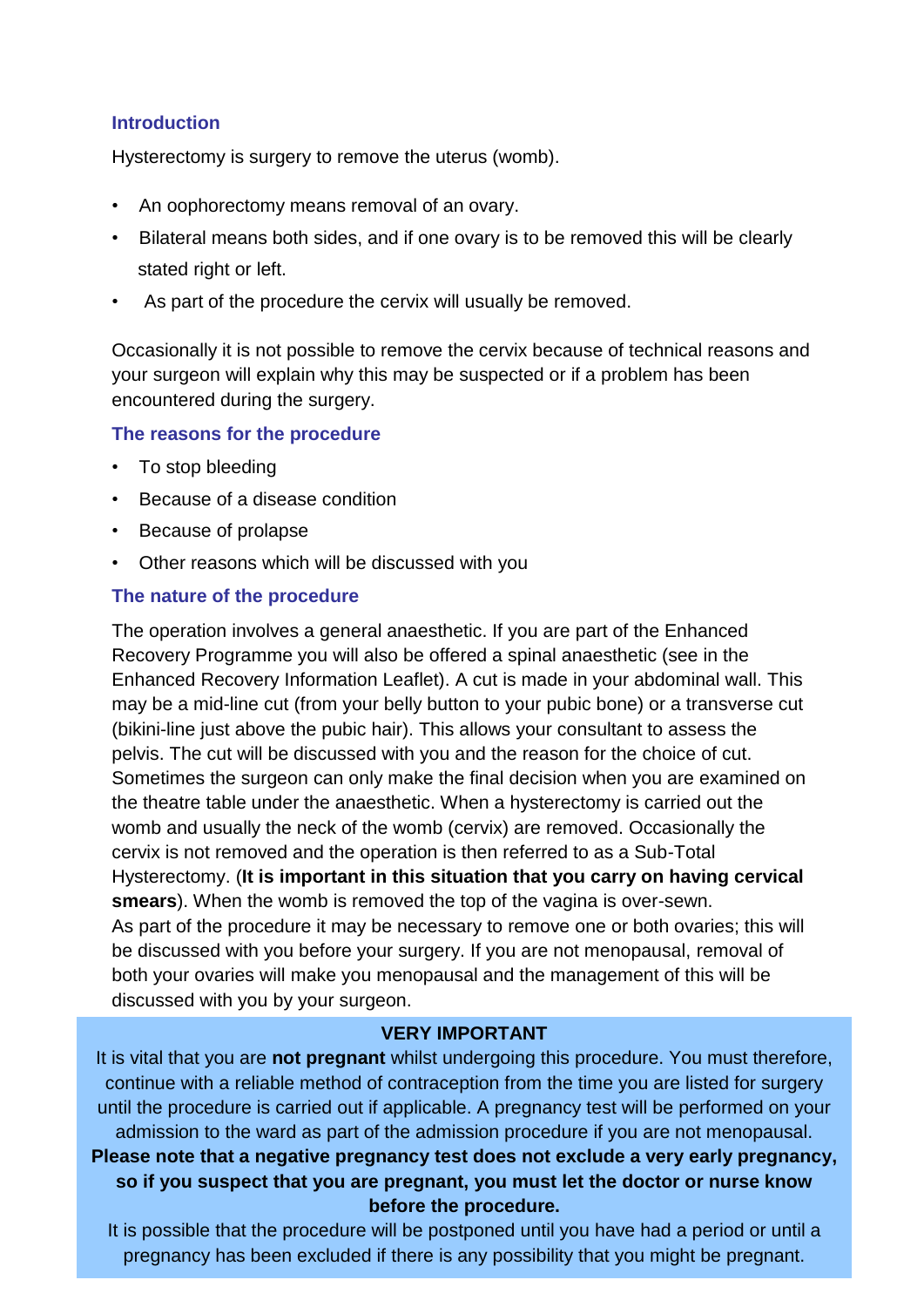# **Benefits of the procedure**

The reason for a hysterectomy will have been explained to you by your surgeon. Hysterectomy is a treatment for a number of different pathologies. When your womb is removed, you will not have any more periods (if applicable) and you will not require any further cervical screening if your cervix is removed.

## **Risks of the procedure**

• **Vaginal Bleeding/Discharge:** Some women have a small blood stained vaginal discharge after the operation but occasionally you can bleed quite heavily. This may be a sign that the wound inside your vagina is not healing or that there may be infection or a blood clot developing. You should inform the nurse looking after you about this and she will assess if it is normal. When you are discharged, if you have a heavy vaginal loss or an unpleasant smelling discharge, **you are advised to contact your General Practitioner or the Gynaecology Ward 3E**.

• **Infection:** With any invasive operation there is a risk of infection. These are mainly urinary or vaginal infections. There is also a risk of developing a chest infection, particularly if you have a breathing related illness or if you smoke. It is important to do deep breathing exercises after your operation. If necessary you may be referred for physiotherapy or you may need a course of antibiotics. Another potential area of infection is the abdominal wound. Redness around the wound or a raised temperature could indicate a wound infection. A member of the nursing staff will check your dressing each day; please inform them if you are worried. It is also possible to develop a blood clot behind the wound and this will cause bruising and tenderness.

• **Bleeding:** As well as the risk of vaginal bleeding, there is also the risk of bleeding from one of the blood vessels that has been tied off following removal of the womb. This may occur during the procedure and result in the need for a blood transfusion or it can happen a few hours after the surgery. Very occasionally this may result in a return to theatre to deal with it. You may have an abdominal drain (tube) which is used to monitor any internal bleeding.

• **Damage to the Bowel or Bladder:** Due to the nature of your surgery and the anatomy inside the pelvis, there is a small risk of damage to the bladder, the tubes to the kidneys (ureters) or the bowel. The surgeon doing your operation will explain beforehand if you are at an increased risk. If there are any problems encountered during the operation these will be dealt with appropriately and you will be informed after your surgery.

• **Adhesions/Hernia:** Almost all patients undergoing surgery on their abdomen will develop some adhesions. This is scar tissue which can cause the bowel to stick together. The adhesions usually cause no symptoms and you will not be aware of them. However, they can occasionally cause persistent pain and problems with bowel function. A hernia is a defect in the scar that can develop and this may require corrective surgery.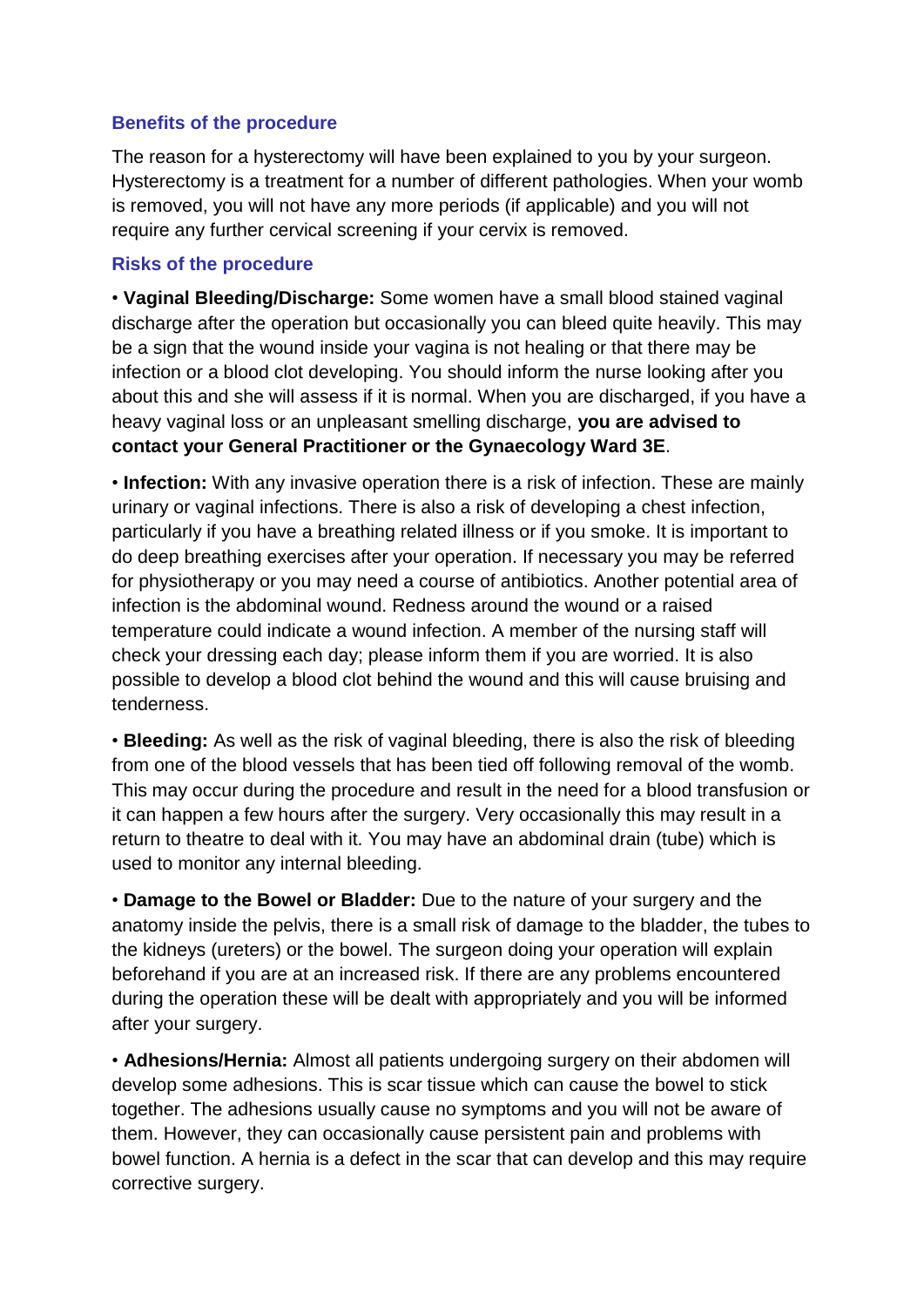• **Thrombosis:** It is well recognised that having major surgery can cause patients to develop a deep vein thrombosis or a pulmonary embolism. As this is a well-known risk, all patients will be risk assessed and will be advised to wear anti-embolism stockings until fully mobile and will be given an injection into the abdominal wall which thins the blood. These injections will possibly need to be continued after discharge and this will be arranged with you. If you have any concerns please speak to a member of the nursing staff.

## **Discomforts of the procedure**

• **Wind Pain/Delayed Bowel Function:** The operation can affect your bowel function and cause increased wind pain. This will cause pain in the abdomen, shoulder and neck. Eating small quantities of fruit and vegetables and drinking plenty of fluids will help to re-establish your normal bowel movement. Painkillers and moving about will also ease the discomfort. Occasionally the bowel can "go on strike" and this is known as an ileus. This can cause abdominal pain and distension, vomiting and constipation. If this occurs you may require a drip and will not be allowed to eat until your symptoms settle, usually within a couple of days.

• **Constipation:** It usually takes time for your bowels to return to their normal pattern, so please let the nurses know if you are constipated so that a laxative can be given. You may well be offered a laxative during your stay in hospital.

• **Frequency and Pain on Passing Urine:** Occasionally after a hysterectomy you may feel the need to pass urine more frequently. This is because of slight bruising and swelling of the bladder which may be related to the fact that there has been a tube in your bladder. Pain relief such as Paracetamol is recommended. It is also beneficial to exclude a urinary infection if this persists so you may be asked to submit a specimen to your GP. Cranberry Juice and lemon or orange barley water often help the discomfort.

# **The alternatives to the procedure**

Depending on the nature of the pathology, you may have been offered other treatments in the form of medication (tablets), hormone releasing intra uterine device (Mirena coil) or an endometrial ablation technique (thermal ablation, Novasure or hydro-ablation). These ablation techniques heat the lining of the womb to result in scarring of the endometrium so that bleeding is reduced or stops.

#### **Consequences of not having the procedure**

Depending on the nature of the pathology this will be discussed with you at your outpatient consultation. It is important to understand that you always have a choice and you may feel you need more time to think about the treatment on offer. You should let your surgeon know of your decision so that arrangements can be made. You may also wish to discuss the treatment with your family/friends and/or your GP.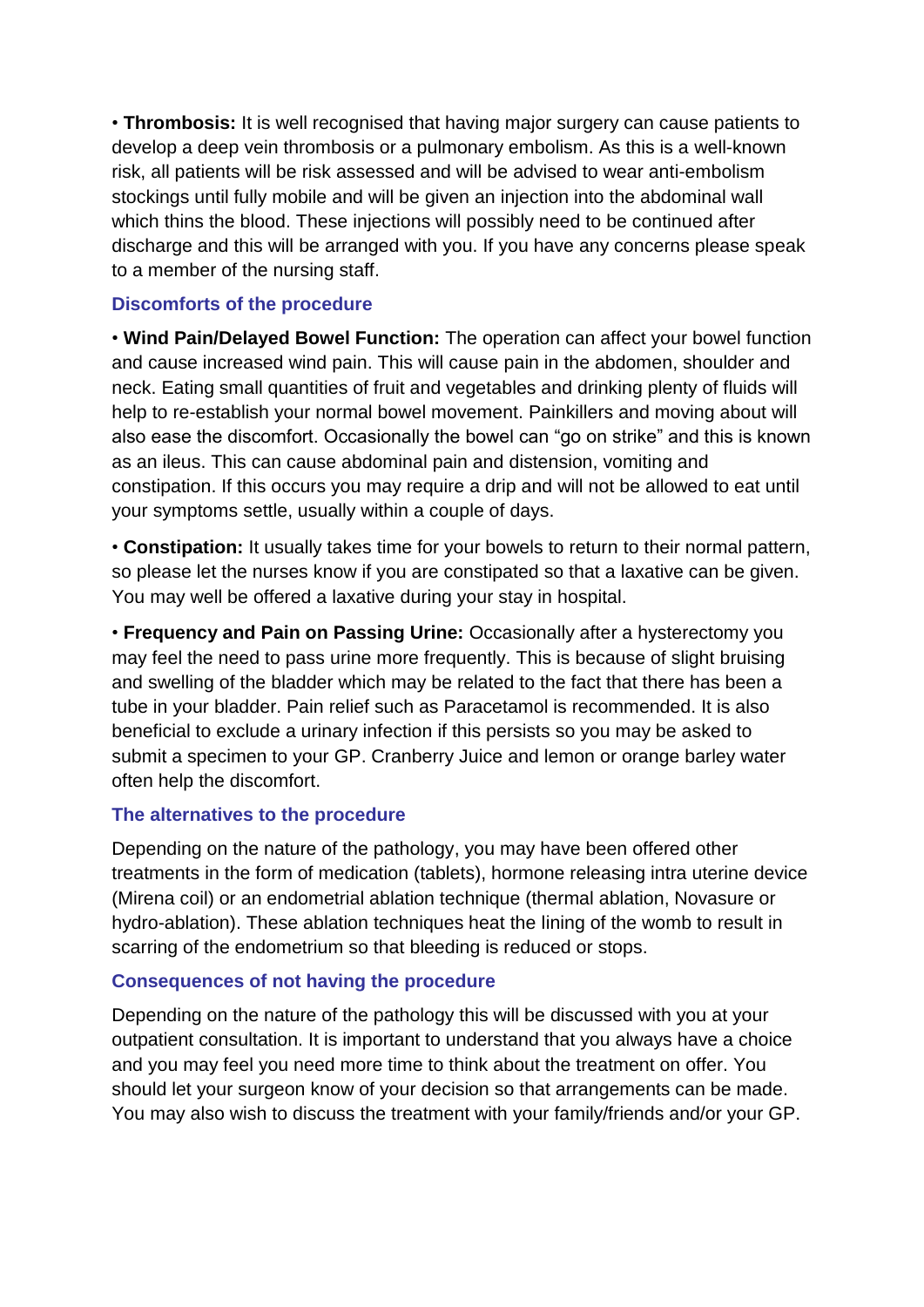## **Removal of ovaries**

If you are having your ovaries removed and have not stopped having your periods, then this will result in you having a menopause. Some of the symptoms of the menopause are hot flushes and night sweats which may disturb your sleep. You may also experience dryness in the vagina which could cause pain and discomfort when having intercourse. Other problems are mood changes, tiredness, anxiety and loss of concentration. Your hair and skin may become dry and joints may be painful. In time low oestrogen levels can cause osteoporosis (thinning of the bones) and heart disease.

## **Hormone Replacement Therapy**

Hormone Replacement Therapy (HRT) relieves menopausal symptoms and can prevent osteoporosis. This treatment replaces the oestrogen your ovaries no longer produce. There are many different types and strengths of HRT available. HRT can be given as tablets, patches or gel. Your doctor will discuss the form of HRT that may be best for you and will also decide with you when and whether it is appropriate for you to start taking HRT.

## **Returning to work**

Recovery time is variable for patients. Returning to work depends on the nature of your job. You must feel comfortable at work and be able to cope. You will need to refrain from work for about **6-12 weeks** but your GP and surgeon will give you advice. If you are returning for a gynaecological outpatient appointment following your surgery, you may discuss this with the doctor.

# **Driving**

Your movement and strength must be able to cope with an emergency stop before you return to driving. You should feel comfortable behind the wheel with the seat belt over your abdomen. Recommended guidelines suggest **4-6 weeks** and you should always check with your insurance company.

#### **Sexual activity**

It is advisable to refrain from sexual intercourse for at least **6 weeks**. This is to prevent infection and reduce trauma. Resuming sexual intercourse will depend on the type and extent of surgery you have had and if you are worried about this, then please speak to a member of the staff before you are discharged. Alternatively, you can wait for your follow up appointment and discuss it at this point.

#### **Follow-up appointment**

You will be informed if you are to be given a follow up appointment. In the case of straight forward surgery, you may not be offered a follow up appointment. A pathology assessment will be made of any tissues removed and the report will be sent to your surgeon. You may be contacted if there are any unusual findings.

# **For further advice please telephone: Ward 3E – 0151 431 1522**